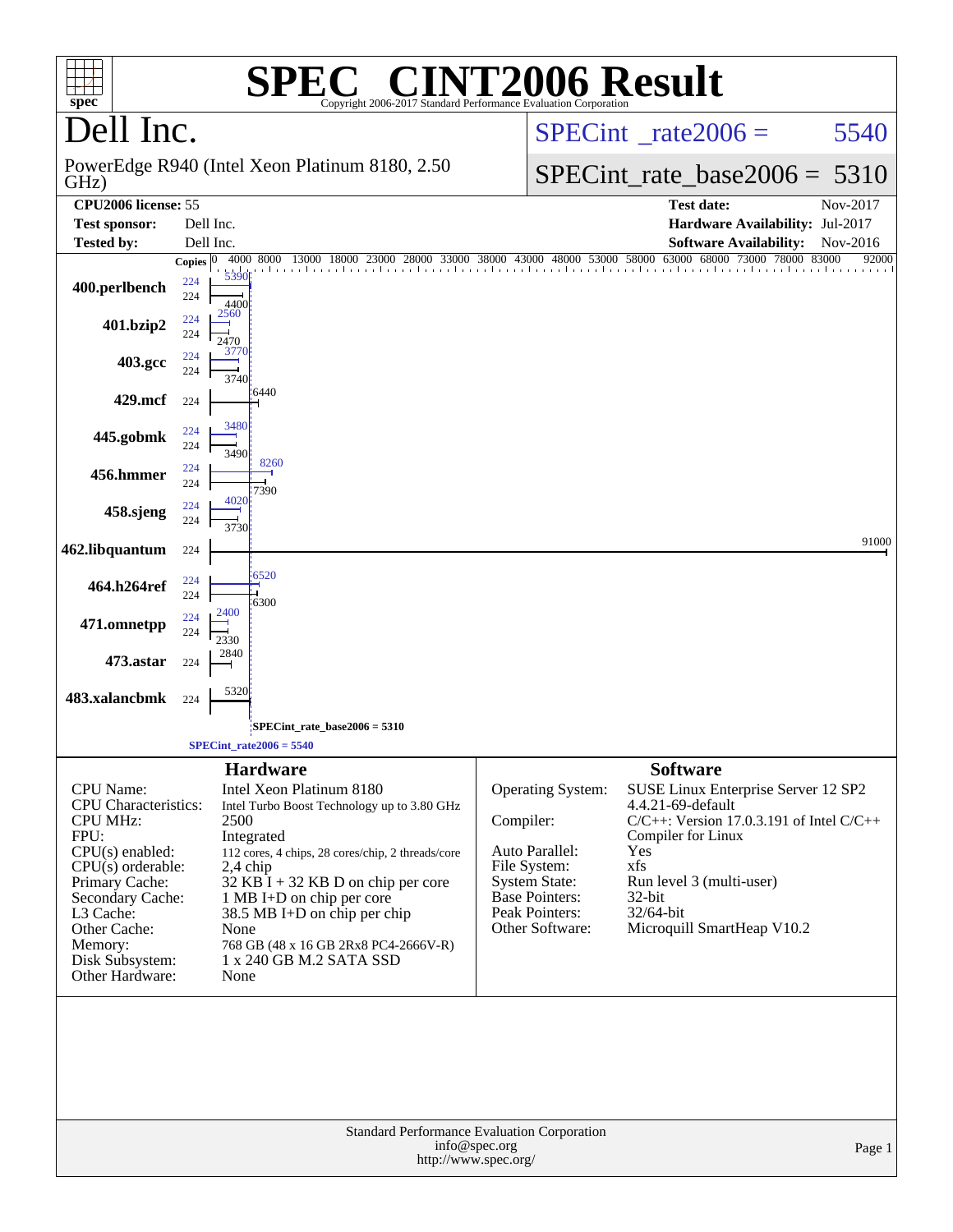

# **[SPEC CINT2006 Result](http://www.spec.org/auto/cpu2006/Docs/result-fields.html#SPECCINT2006Result)**

## Dell Inc.

GHz) PowerEdge R940 (Intel Xeon Platinum 8180, 2.50 SPECint rate $2006 = 5540$ 

### [SPECint\\_rate\\_base2006 =](http://www.spec.org/auto/cpu2006/Docs/result-fields.html#SPECintratebase2006) 5310

**[CPU2006 license:](http://www.spec.org/auto/cpu2006/Docs/result-fields.html#CPU2006license)** 55 **[Test date:](http://www.spec.org/auto/cpu2006/Docs/result-fields.html#Testdate)** Nov-2017 **[Test sponsor:](http://www.spec.org/auto/cpu2006/Docs/result-fields.html#Testsponsor)** Dell Inc. **[Hardware Availability:](http://www.spec.org/auto/cpu2006/Docs/result-fields.html#HardwareAvailability)** Jul-2017 **[Tested by:](http://www.spec.org/auto/cpu2006/Docs/result-fields.html#Testedby)** Dell Inc. **[Software Availability:](http://www.spec.org/auto/cpu2006/Docs/result-fields.html#SoftwareAvailability)** Nov-2016

#### **[Results Table](http://www.spec.org/auto/cpu2006/Docs/result-fields.html#ResultsTable)**

|                                                                                                          | <b>Base</b>   |                |       |                |       |                | <b>Peak</b> |               |                |              |                |              |                |              |
|----------------------------------------------------------------------------------------------------------|---------------|----------------|-------|----------------|-------|----------------|-------------|---------------|----------------|--------------|----------------|--------------|----------------|--------------|
| <b>Benchmark</b>                                                                                         | <b>Copies</b> | <b>Seconds</b> | Ratio | <b>Seconds</b> | Ratio | <b>Seconds</b> | Ratio       | <b>Copies</b> | <b>Seconds</b> | <b>Ratio</b> | <b>Seconds</b> | <b>Ratio</b> | <b>Seconds</b> | <b>Ratio</b> |
| 400.perlbench                                                                                            | 224           | 498            | 4400  | 498            | 4400  | 499            | 4380        | 224           | 406            | 5380         | 405            | 5410         | 406            | 5390         |
| 401.bzip2                                                                                                | 224           | 873            | 2480  | 878            | 2460  | 874            | 2470        | 224           | 851            | 2540         | 841            | 2570         | 843            | 2560         |
| $403.\mathrm{gcc}$                                                                                       | 224           | 482            | 3740  | 483            | 3740  | 480            | 3760        | 224           | 478            | 3780         | 478            | 3770         | 480            | 3760         |
| $429$ .mcf                                                                                               | 224           | 317            | 6440  | 317            | 6440  | 317            | 6440        | 224           | 317            | 6440         | 317            | 6440         | 317            | 6440         |
| 445.gobmk                                                                                                | 224           | 675            | 3480  | 674            | 3490  | 674            | 3490        | 224           | 676            | 3470         | 676            | 3480         | 676            | 3480         |
| 456.hmmer                                                                                                | 224           | 285            | 7340  | 283            | 7390  | 282            | 7400        | 224           | 255            | 8190         | 253            | 8260         | 252            | 8290         |
| $458$ .sjeng                                                                                             | 224           | 727            | 3730  | 727            | 3730  | 725            | 3740        | 224           | 675            | 4020         | 675            | 4020         | 675            | 4020         |
| 462.libquantum                                                                                           | 224           | 51.0           | 91000 | 50.9           | 91200 | 51.0           | 91000       | 224           | 51.0           | 91000        | 50.9           | 91200        | 51.0           | 91000        |
| 464.h264ref                                                                                              | 224           | 795            | 6240  | 784            | 6320  | 787            | 6300        | 224           | 761            | 6510         | 756            | 6560         | 761            | 6520         |
| 471.omnetpp                                                                                              | 224           | 603            | 2320  | 602            | 2330  | 602            | 2330        | 224           | 583            | 2400         | 583            | 2400         | 584            | 2400         |
| 473.astar                                                                                                | 224           | 554            | 2840  | 555            | 2830  | 554            | 2840        | 224           | 554            | 2840         | 555            | 2830         | 554            | 2840         |
| 483.xalancbmk                                                                                            | 224           | 291            | 5320  | 289            | 5350  | 290            | 5320        | 224           | 291            | 5320         | 289            | 5350         | 290            | 5320         |
| Results appear in the order in which they were run. Bold underlined text indicates a median measurement. |               |                |       |                |       |                |             |               |                |              |                |              |                |              |

#### **[Submit Notes](http://www.spec.org/auto/cpu2006/Docs/result-fields.html#SubmitNotes)**

 The numactl mechanism was used to bind copies to processors. The config file option 'submit' was used to generate numactl commands to bind each copy to a specific processor. For details, please see the config file.

### **[Operating System Notes](http://www.spec.org/auto/cpu2006/Docs/result-fields.html#OperatingSystemNotes)**

Stack size set to unlimited using "ulimit -s unlimited"

#### **[Platform Notes](http://www.spec.org/auto/cpu2006/Docs/result-fields.html#PlatformNotes)**

 BIOS settings: Sub NUMA Cluster enabled Virtualization Technology disabled System Profile set to Custom CPU Performance set to Maximum Performance C States set to autonomous C1E disabled Uncore Frequency set to Dynamic Energy Efficiency Policy set to Performance Memory Patrol Scrub disabled Logical Processor enabled CPU Interconnect Bus Link Power Management disabled PCI ASPM L1 Link Power Management disabled Sysinfo program /home/cpu2006-1.2\_ic17u3/config/sysinfo.rev6993 Revision 6993 of 2015-11-06 (b5e8d4b4eb51ed28d7f98696cbe290c1) running on linux-wyju Fri Nov 17 16:20:56 2017

Continued on next page

Standard Performance Evaluation Corporation [info@spec.org](mailto:info@spec.org) <http://www.spec.org/>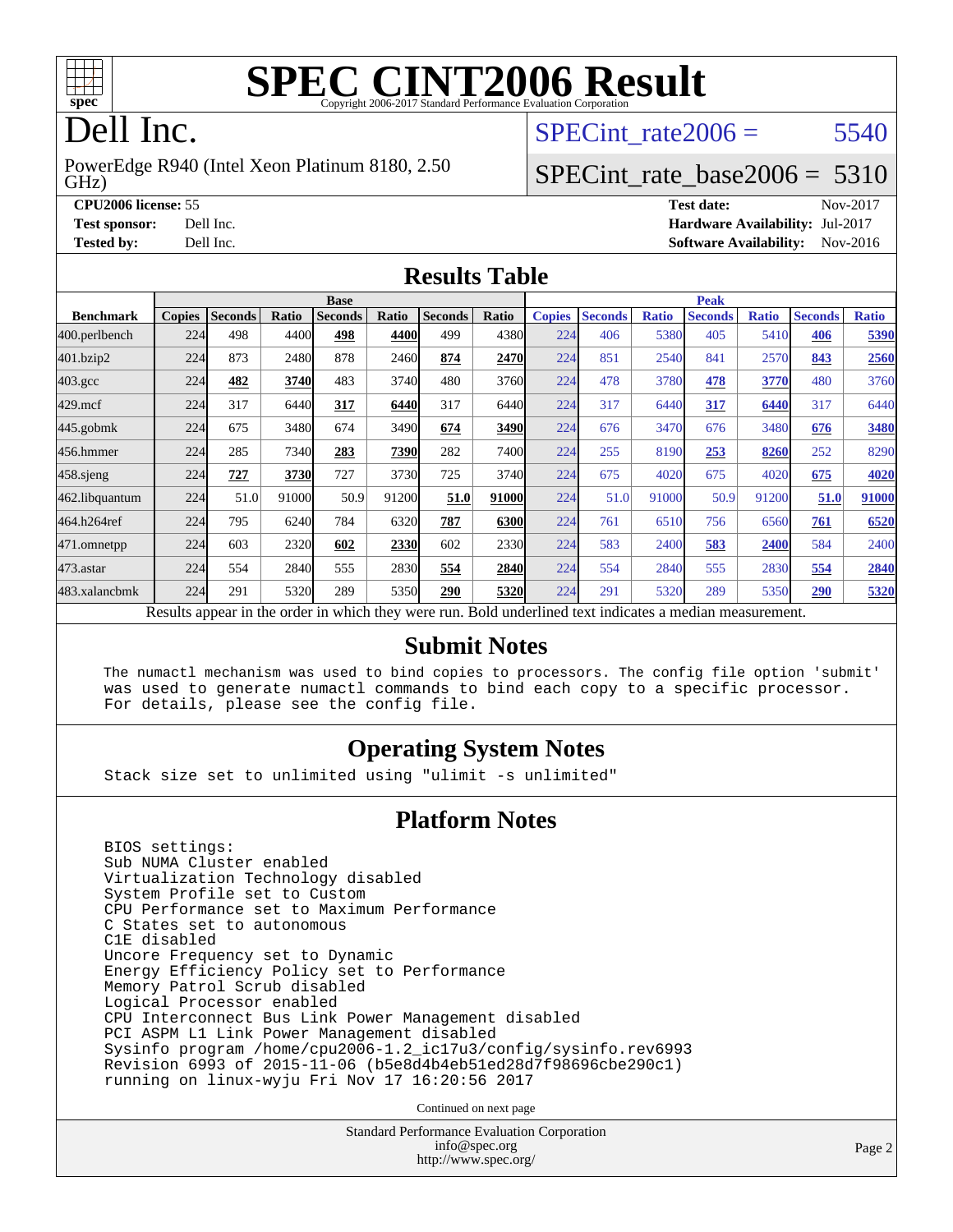

# **[SPEC CINT2006 Result](http://www.spec.org/auto/cpu2006/Docs/result-fields.html#SPECCINT2006Result)**

Dell Inc.

GHz) PowerEdge R940 (Intel Xeon Platinum 8180, 2.50  $SPECTnt_rate2006 = 5540$ 

[SPECint\\_rate\\_base2006 =](http://www.spec.org/auto/cpu2006/Docs/result-fields.html#SPECintratebase2006) 5310

**[CPU2006 license:](http://www.spec.org/auto/cpu2006/Docs/result-fields.html#CPU2006license)** 55 **[Test date:](http://www.spec.org/auto/cpu2006/Docs/result-fields.html#Testdate)** Nov-2017 **[Test sponsor:](http://www.spec.org/auto/cpu2006/Docs/result-fields.html#Testsponsor)** Dell Inc. **[Hardware Availability:](http://www.spec.org/auto/cpu2006/Docs/result-fields.html#HardwareAvailability)** Jul-2017 **[Tested by:](http://www.spec.org/auto/cpu2006/Docs/result-fields.html#Testedby)** Dell Inc. **[Software Availability:](http://www.spec.org/auto/cpu2006/Docs/result-fields.html#SoftwareAvailability)** Nov-2016

### **[Platform Notes \(Continued\)](http://www.spec.org/auto/cpu2006/Docs/result-fields.html#PlatformNotes)**

| This section contains SUT (System Under Test) info as seen by<br>some common utilities. To remove or add to this section, see:<br>http://www.spec.org/cpu2006/Docs/config.html#sysinfo                                                                                                                                                                                                                                                                         |        |  |  |  |  |
|----------------------------------------------------------------------------------------------------------------------------------------------------------------------------------------------------------------------------------------------------------------------------------------------------------------------------------------------------------------------------------------------------------------------------------------------------------------|--------|--|--|--|--|
| From /proc/cpuinfo<br>model name: $Intel(R)$ Xeon(R) Platinum 8180 CPU @ 2.50GHz<br>4 "physical id"s (chips)<br>224 "processors"<br>cores, siblings (Caution: counting these is hw and system dependent.<br>The                                                                                                                                                                                                                                                |        |  |  |  |  |
| following excerpts from /proc/cpuinfo might not be reliable. Use with<br>caution.)<br>cpu cores $: 28$                                                                                                                                                                                                                                                                                                                                                         |        |  |  |  |  |
| siblings : 56<br>physical 0: cores 0 1 2 3 4 5 6 8 9 10 11 12 13 14 16 17 18 19 20 21 22 24<br>25 26 27 28 29 30                                                                                                                                                                                                                                                                                                                                               |        |  |  |  |  |
| physical 1: cores 0 1 2 3 4 5 6 8 9 10 11 12 13 14 16 17 18 19 20 21 22 24<br>25 26 27 28 29 30                                                                                                                                                                                                                                                                                                                                                                |        |  |  |  |  |
| physical 2: cores 0 1 2 3 4 5 6 8 9 10 11 12 13 14 16 17 18 19 20 21 22 24<br>25 26 27 28 29 30<br>physical 3: cores 0 1 2 3 4 5 6 8 9 10 11 12 13 14 16 17 18 19 20 21 22 24                                                                                                                                                                                                                                                                                  |        |  |  |  |  |
| 25 26 27 28 29 30<br>cache size $: 39424$ KB                                                                                                                                                                                                                                                                                                                                                                                                                   |        |  |  |  |  |
| From /proc/meminfo<br>MemTotal:<br>791224256 kB<br>HugePages_Total:<br>$\Omega$<br>Hugepagesize:<br>2048 kB                                                                                                                                                                                                                                                                                                                                                    |        |  |  |  |  |
| /usr/bin/lsb_release -d<br>SUSE Linux Enterprise Server 12 SP2                                                                                                                                                                                                                                                                                                                                                                                                 |        |  |  |  |  |
| From /etc/*release* /etc/*version*<br>SuSE-release:<br>SUSE Linux Enterprise Server 12 (x86_64)<br>$VERSION = 12$<br>$PATCHLEVEL = 2$<br># This file is deprecated and will be removed in a future service pack or<br>release.<br># Please check /etc/os-release for details about this release.<br>os-release:<br>NAME="SLES"<br>VERSION="12-SP2"<br>VERSION ID="12.2"<br>PRETTY_NAME="SUSE Linux Enterprise Server 12 SP2"<br>ID="sles"<br>ANSI COLOR="0;32" |        |  |  |  |  |
| CPE_NAME="cpe:/o:suse:sles:12:sp2"<br>uname $-a$ :                                                                                                                                                                                                                                                                                                                                                                                                             |        |  |  |  |  |
| Linux linux-wyju 4.4.21-69-default #1 SMP Tue Oct 25 10:58:20 UTC 2016<br>(9464f67) x86_64 x86_64 x86_64 GNU/Linux                                                                                                                                                                                                                                                                                                                                             |        |  |  |  |  |
| Continued on next page                                                                                                                                                                                                                                                                                                                                                                                                                                         |        |  |  |  |  |
| Standard Performance Evaluation Corporation<br>info@spec.org                                                                                                                                                                                                                                                                                                                                                                                                   | Page 3 |  |  |  |  |

<http://www.spec.org/>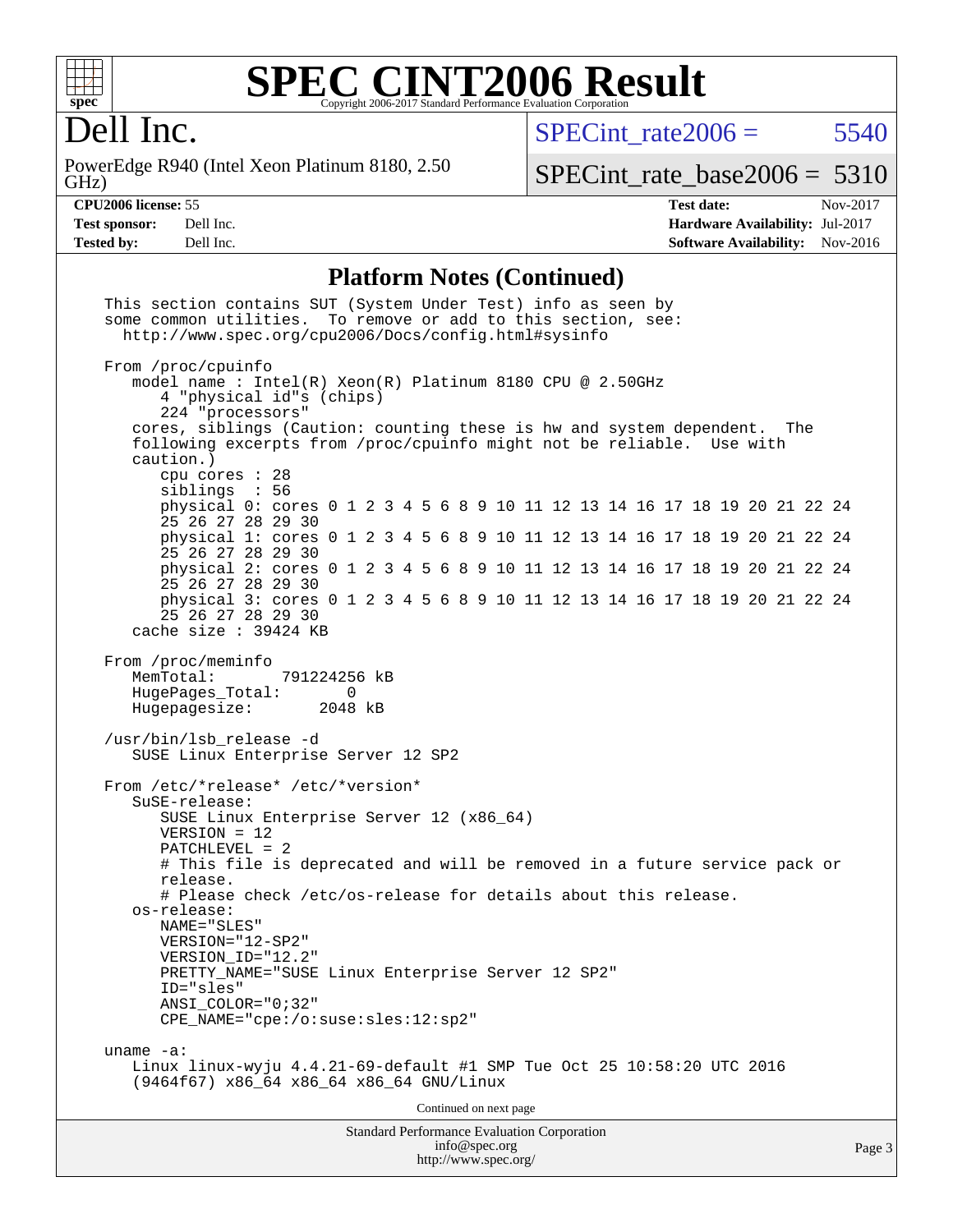

### **[SPEC CINT2006 Result](http://www.spec.org/auto/cpu2006/Docs/result-fields.html#SPECCINT2006Result)** Copyright 2006-2017 Standard Performance Evaluation C

### Dell Inc.

GHz) PowerEdge R940 (Intel Xeon Platinum 8180, 2.50 SPECint rate $2006 = 5540$ 

[SPECint\\_rate\\_base2006 =](http://www.spec.org/auto/cpu2006/Docs/result-fields.html#SPECintratebase2006) 5310

| <b>Test sponsor:</b> | Dell Inc. |
|----------------------|-----------|
| <b>Tested by:</b>    | Dell Inc. |

**[CPU2006 license:](http://www.spec.org/auto/cpu2006/Docs/result-fields.html#CPU2006license)** 55 **[Test date:](http://www.spec.org/auto/cpu2006/Docs/result-fields.html#Testdate)** Nov-2017 **[Hardware Availability:](http://www.spec.org/auto/cpu2006/Docs/result-fields.html#HardwareAvailability)** Jul-2017 **[Software Availability:](http://www.spec.org/auto/cpu2006/Docs/result-fields.html#SoftwareAvailability)** Nov-2016

#### **[Platform Notes \(Continued\)](http://www.spec.org/auto/cpu2006/Docs/result-fields.html#PlatformNotes)**

run-level 3 Nov 17 16:17

 SPEC is set to: /home/cpu2006-1.2\_ic17u3 Filesystem Type Size Used Avail Use% Mounted on<br>
/dev/sdb1 xfs 224G 3.8G 220G 2% /home 224G 3.8G 220G Additional information from dmidecode:

 Warning: Use caution when you interpret this section. The 'dmidecode' program reads system data which is "intended to allow hardware to be accurately determined", but the intent may not be met, as there are frequent changes to hardware, firmware, and the "DMTF SMBIOS" standard.

 BIOS Dell Inc. 1.1.7 08/10/2017 Memory: 4x 002C00B3002C 18ASF2G72PDZ-2G6D1 16 GB 2 rank 2666 MHz 22x 00AD00B300AD HMA82GR7AFR8N-VK 16 GB 2 rank 2666 MHz 22x 00CE063200CE M393A2K43BB1-CTD 16 GB 2 rank 2666 MHz

(End of data from sysinfo program)

#### **[General Notes](http://www.spec.org/auto/cpu2006/Docs/result-fields.html#GeneralNotes)**

Environment variables set by runspec before the start of the run: LD\_LIBRARY\_PATH = "/home/cpu2006-1.2\_ic17u3/lib/ia32:/home/cpu2006-1.2\_ic17u3/lib/intel64:/home/cpu2006-1.2\_ic17u3/sh10.2"

 Binaries compiled on a system with 1x Intel Core i7-4790 CPU + 32GB RAM memory using Redhat Enterprise Linux 7.2 Transparent Huge Pages enabled by default Filesystem page cache cleared with: shell invocation of 'sync; echo 3 > /proc/sys/vm/drop\_caches' prior to run runspec command invoked through numactl i.e.: numactl --interleave=all runspec <etc>

### **[Base Compiler Invocation](http://www.spec.org/auto/cpu2006/Docs/result-fields.html#BaseCompilerInvocation)**

[C benchmarks](http://www.spec.org/auto/cpu2006/Docs/result-fields.html#Cbenchmarks):

[icc -m32 -L/opt/intel/compilers\\_and\\_libraries\\_2017/linux/lib/ia32](http://www.spec.org/cpu2006/results/res2017q4/cpu2006-20171127-50743.flags.html#user_CCbase_intel_icc_c29f3ff5a7ed067b11e4ec10a03f03ae)

[C++ benchmarks:](http://www.spec.org/auto/cpu2006/Docs/result-fields.html#CXXbenchmarks)

[icpc -m32 -L/opt/intel/compilers\\_and\\_libraries\\_2017/linux/lib/ia32](http://www.spec.org/cpu2006/results/res2017q4/cpu2006-20171127-50743.flags.html#user_CXXbase_intel_icpc_8c35c7808b62dab9ae41a1aa06361b6b)

### **[Base Portability Flags](http://www.spec.org/auto/cpu2006/Docs/result-fields.html#BasePortabilityFlags)**

 400.perlbench: [-D\\_FILE\\_OFFSET\\_BITS=64](http://www.spec.org/cpu2006/results/res2017q4/cpu2006-20171127-50743.flags.html#user_basePORTABILITY400_perlbench_file_offset_bits_64_438cf9856305ebd76870a2c6dc2689ab) [-DSPEC\\_CPU\\_LINUX\\_IA32](http://www.spec.org/cpu2006/results/res2017q4/cpu2006-20171127-50743.flags.html#b400.perlbench_baseCPORTABILITY_DSPEC_CPU_LINUX_IA32) 401.bzip2: [-D\\_FILE\\_OFFSET\\_BITS=64](http://www.spec.org/cpu2006/results/res2017q4/cpu2006-20171127-50743.flags.html#user_basePORTABILITY401_bzip2_file_offset_bits_64_438cf9856305ebd76870a2c6dc2689ab) 403.gcc: [-D\\_FILE\\_OFFSET\\_BITS=64](http://www.spec.org/cpu2006/results/res2017q4/cpu2006-20171127-50743.flags.html#user_basePORTABILITY403_gcc_file_offset_bits_64_438cf9856305ebd76870a2c6dc2689ab)

Continued on next page

Standard Performance Evaluation Corporation [info@spec.org](mailto:info@spec.org) <http://www.spec.org/>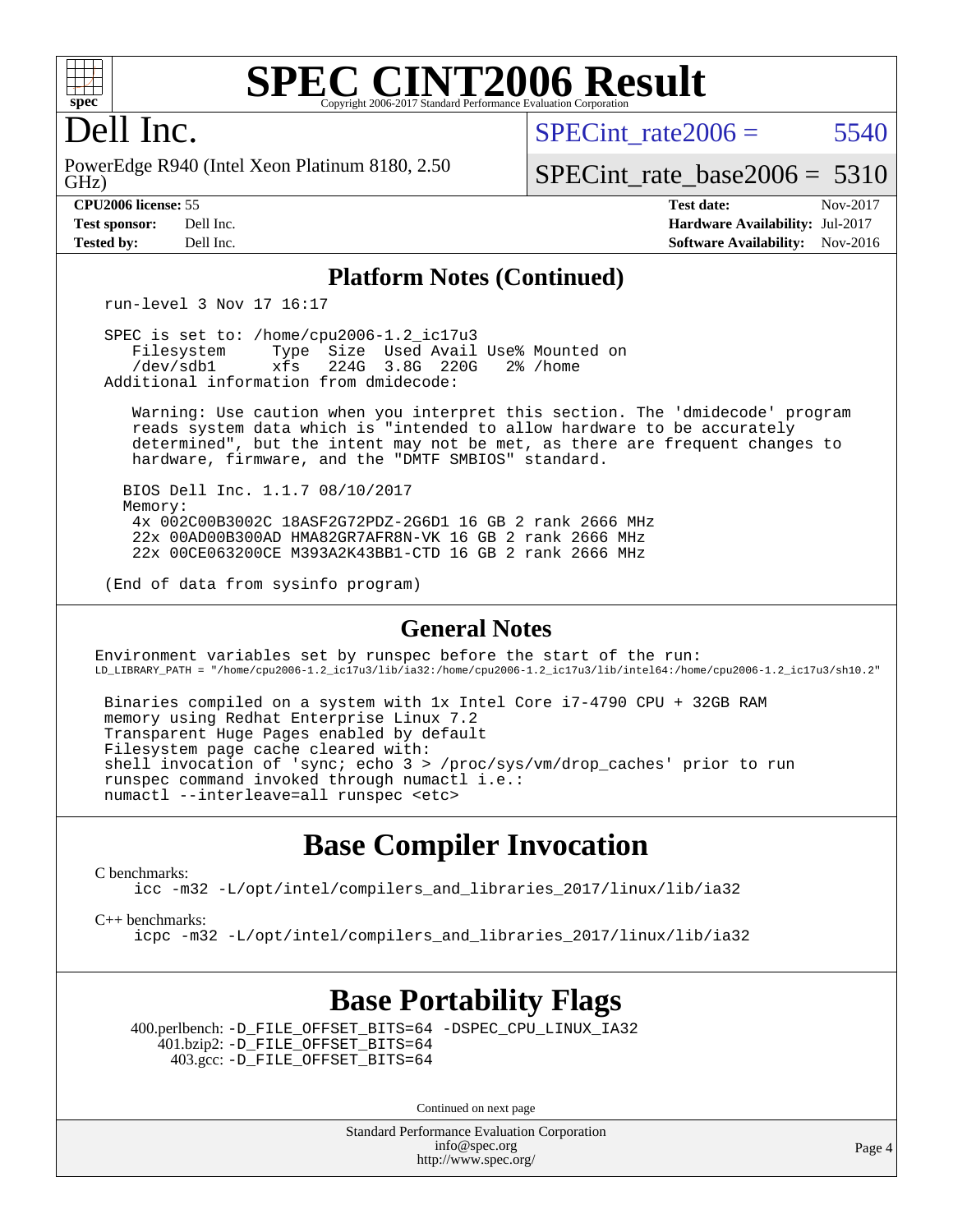

#### **[SPEC CINT2006 Result](http://www.spec.org/auto/cpu2006/Docs/result-fields.html#SPECCINT2006Result)** Copyright 2006-2017 Standard Performance Evaluation C

### Dell Inc.

GHz) PowerEdge R940 (Intel Xeon Platinum 8180, 2.50 SPECint rate $2006 = 5540$ 

[SPECint\\_rate\\_base2006 =](http://www.spec.org/auto/cpu2006/Docs/result-fields.html#SPECintratebase2006) 5310

**[CPU2006 license:](http://www.spec.org/auto/cpu2006/Docs/result-fields.html#CPU2006license)** 55 **[Test date:](http://www.spec.org/auto/cpu2006/Docs/result-fields.html#Testdate)** Nov-2017 **[Test sponsor:](http://www.spec.org/auto/cpu2006/Docs/result-fields.html#Testsponsor)** Dell Inc. **[Hardware Availability:](http://www.spec.org/auto/cpu2006/Docs/result-fields.html#HardwareAvailability)** Jul-2017 **[Tested by:](http://www.spec.org/auto/cpu2006/Docs/result-fields.html#Testedby)** Dell Inc. **[Software Availability:](http://www.spec.org/auto/cpu2006/Docs/result-fields.html#SoftwareAvailability)** Nov-2016

### **[Base Portability Flags \(Continued\)](http://www.spec.org/auto/cpu2006/Docs/result-fields.html#BasePortabilityFlags)**

 429.mcf: [-D\\_FILE\\_OFFSET\\_BITS=64](http://www.spec.org/cpu2006/results/res2017q4/cpu2006-20171127-50743.flags.html#user_basePORTABILITY429_mcf_file_offset_bits_64_438cf9856305ebd76870a2c6dc2689ab) 445.gobmk: [-D\\_FILE\\_OFFSET\\_BITS=64](http://www.spec.org/cpu2006/results/res2017q4/cpu2006-20171127-50743.flags.html#user_basePORTABILITY445_gobmk_file_offset_bits_64_438cf9856305ebd76870a2c6dc2689ab) 456.hmmer: [-D\\_FILE\\_OFFSET\\_BITS=64](http://www.spec.org/cpu2006/results/res2017q4/cpu2006-20171127-50743.flags.html#user_basePORTABILITY456_hmmer_file_offset_bits_64_438cf9856305ebd76870a2c6dc2689ab) 458.sjeng: [-D\\_FILE\\_OFFSET\\_BITS=64](http://www.spec.org/cpu2006/results/res2017q4/cpu2006-20171127-50743.flags.html#user_basePORTABILITY458_sjeng_file_offset_bits_64_438cf9856305ebd76870a2c6dc2689ab) 462.libquantum: [-D\\_FILE\\_OFFSET\\_BITS=64](http://www.spec.org/cpu2006/results/res2017q4/cpu2006-20171127-50743.flags.html#user_basePORTABILITY462_libquantum_file_offset_bits_64_438cf9856305ebd76870a2c6dc2689ab) [-DSPEC\\_CPU\\_LINUX](http://www.spec.org/cpu2006/results/res2017q4/cpu2006-20171127-50743.flags.html#b462.libquantum_baseCPORTABILITY_DSPEC_CPU_LINUX) 464.h264ref: [-D\\_FILE\\_OFFSET\\_BITS=64](http://www.spec.org/cpu2006/results/res2017q4/cpu2006-20171127-50743.flags.html#user_basePORTABILITY464_h264ref_file_offset_bits_64_438cf9856305ebd76870a2c6dc2689ab) 471.omnetpp: [-D\\_FILE\\_OFFSET\\_BITS=64](http://www.spec.org/cpu2006/results/res2017q4/cpu2006-20171127-50743.flags.html#user_basePORTABILITY471_omnetpp_file_offset_bits_64_438cf9856305ebd76870a2c6dc2689ab) 473.astar: [-D\\_FILE\\_OFFSET\\_BITS=64](http://www.spec.org/cpu2006/results/res2017q4/cpu2006-20171127-50743.flags.html#user_basePORTABILITY473_astar_file_offset_bits_64_438cf9856305ebd76870a2c6dc2689ab) 483.xalancbmk: [-D\\_FILE\\_OFFSET\\_BITS=64](http://www.spec.org/cpu2006/results/res2017q4/cpu2006-20171127-50743.flags.html#user_basePORTABILITY483_xalancbmk_file_offset_bits_64_438cf9856305ebd76870a2c6dc2689ab) [-DSPEC\\_CPU\\_LINUX](http://www.spec.org/cpu2006/results/res2017q4/cpu2006-20171127-50743.flags.html#b483.xalancbmk_baseCXXPORTABILITY_DSPEC_CPU_LINUX)

### **[Base Optimization Flags](http://www.spec.org/auto/cpu2006/Docs/result-fields.html#BaseOptimizationFlags)**

[C benchmarks](http://www.spec.org/auto/cpu2006/Docs/result-fields.html#Cbenchmarks):

[-xCORE-AVX512](http://www.spec.org/cpu2006/results/res2017q4/cpu2006-20171127-50743.flags.html#user_CCbase_f-xCORE-AVX512) [-ipo](http://www.spec.org/cpu2006/results/res2017q4/cpu2006-20171127-50743.flags.html#user_CCbase_f-ipo) [-O3](http://www.spec.org/cpu2006/results/res2017q4/cpu2006-20171127-50743.flags.html#user_CCbase_f-O3) [-no-prec-div](http://www.spec.org/cpu2006/results/res2017q4/cpu2006-20171127-50743.flags.html#user_CCbase_f-no-prec-div) [-qopt-prefetch](http://www.spec.org/cpu2006/results/res2017q4/cpu2006-20171127-50743.flags.html#user_CCbase_f-qopt-prefetch) [-qopt-mem-layout-trans=3](http://www.spec.org/cpu2006/results/res2017q4/cpu2006-20171127-50743.flags.html#user_CCbase_f-qopt-mem-layout-trans_170f5be61cd2cedc9b54468c59262d5d)

[C++ benchmarks:](http://www.spec.org/auto/cpu2006/Docs/result-fields.html#CXXbenchmarks)

[-xCORE-AVX512](http://www.spec.org/cpu2006/results/res2017q4/cpu2006-20171127-50743.flags.html#user_CXXbase_f-xCORE-AVX512) [-ipo](http://www.spec.org/cpu2006/results/res2017q4/cpu2006-20171127-50743.flags.html#user_CXXbase_f-ipo) [-O3](http://www.spec.org/cpu2006/results/res2017q4/cpu2006-20171127-50743.flags.html#user_CXXbase_f-O3) [-no-prec-div](http://www.spec.org/cpu2006/results/res2017q4/cpu2006-20171127-50743.flags.html#user_CXXbase_f-no-prec-div) [-qopt-prefetch](http://www.spec.org/cpu2006/results/res2017q4/cpu2006-20171127-50743.flags.html#user_CXXbase_f-qopt-prefetch) [-qopt-mem-layout-trans=3](http://www.spec.org/cpu2006/results/res2017q4/cpu2006-20171127-50743.flags.html#user_CXXbase_f-qopt-mem-layout-trans_170f5be61cd2cedc9b54468c59262d5d) [-Wl,-z,muldefs](http://www.spec.org/cpu2006/results/res2017q4/cpu2006-20171127-50743.flags.html#user_CXXbase_link_force_multiple1_74079c344b956b9658436fd1b6dd3a8a) [-L/sh10.2 -lsmartheap](http://www.spec.org/cpu2006/results/res2017q4/cpu2006-20171127-50743.flags.html#user_CXXbase_SmartHeap_b831f2d313e2fffa6dfe3f00ffc1f1c0)

### **[Base Other Flags](http://www.spec.org/auto/cpu2006/Docs/result-fields.html#BaseOtherFlags)**

[C benchmarks](http://www.spec.org/auto/cpu2006/Docs/result-fields.html#Cbenchmarks):

403.gcc: [-Dalloca=\\_alloca](http://www.spec.org/cpu2006/results/res2017q4/cpu2006-20171127-50743.flags.html#b403.gcc_baseEXTRA_CFLAGS_Dalloca_be3056838c12de2578596ca5467af7f3)

### **[Peak Compiler Invocation](http://www.spec.org/auto/cpu2006/Docs/result-fields.html#PeakCompilerInvocation)**

[C benchmarks \(except as noted below\)](http://www.spec.org/auto/cpu2006/Docs/result-fields.html#Cbenchmarksexceptasnotedbelow): [icc -m32 -L/opt/intel/compilers\\_and\\_libraries\\_2017/linux/lib/ia32](http://www.spec.org/cpu2006/results/res2017q4/cpu2006-20171127-50743.flags.html#user_CCpeak_intel_icc_c29f3ff5a7ed067b11e4ec10a03f03ae)

400.perlbench: [icc -m64](http://www.spec.org/cpu2006/results/res2017q4/cpu2006-20171127-50743.flags.html#user_peakCCLD400_perlbench_intel_icc_64bit_bda6cc9af1fdbb0edc3795bac97ada53)

401.bzip2: [icc -m64](http://www.spec.org/cpu2006/results/res2017q4/cpu2006-20171127-50743.flags.html#user_peakCCLD401_bzip2_intel_icc_64bit_bda6cc9af1fdbb0edc3795bac97ada53)

456.hmmer: [icc -m64](http://www.spec.org/cpu2006/results/res2017q4/cpu2006-20171127-50743.flags.html#user_peakCCLD456_hmmer_intel_icc_64bit_bda6cc9af1fdbb0edc3795bac97ada53)

458.sjeng: [icc -m64](http://www.spec.org/cpu2006/results/res2017q4/cpu2006-20171127-50743.flags.html#user_peakCCLD458_sjeng_intel_icc_64bit_bda6cc9af1fdbb0edc3795bac97ada53)

[C++ benchmarks:](http://www.spec.org/auto/cpu2006/Docs/result-fields.html#CXXbenchmarks)

[icpc -m32 -L/opt/intel/compilers\\_and\\_libraries\\_2017/linux/lib/ia32](http://www.spec.org/cpu2006/results/res2017q4/cpu2006-20171127-50743.flags.html#user_CXXpeak_intel_icpc_8c35c7808b62dab9ae41a1aa06361b6b)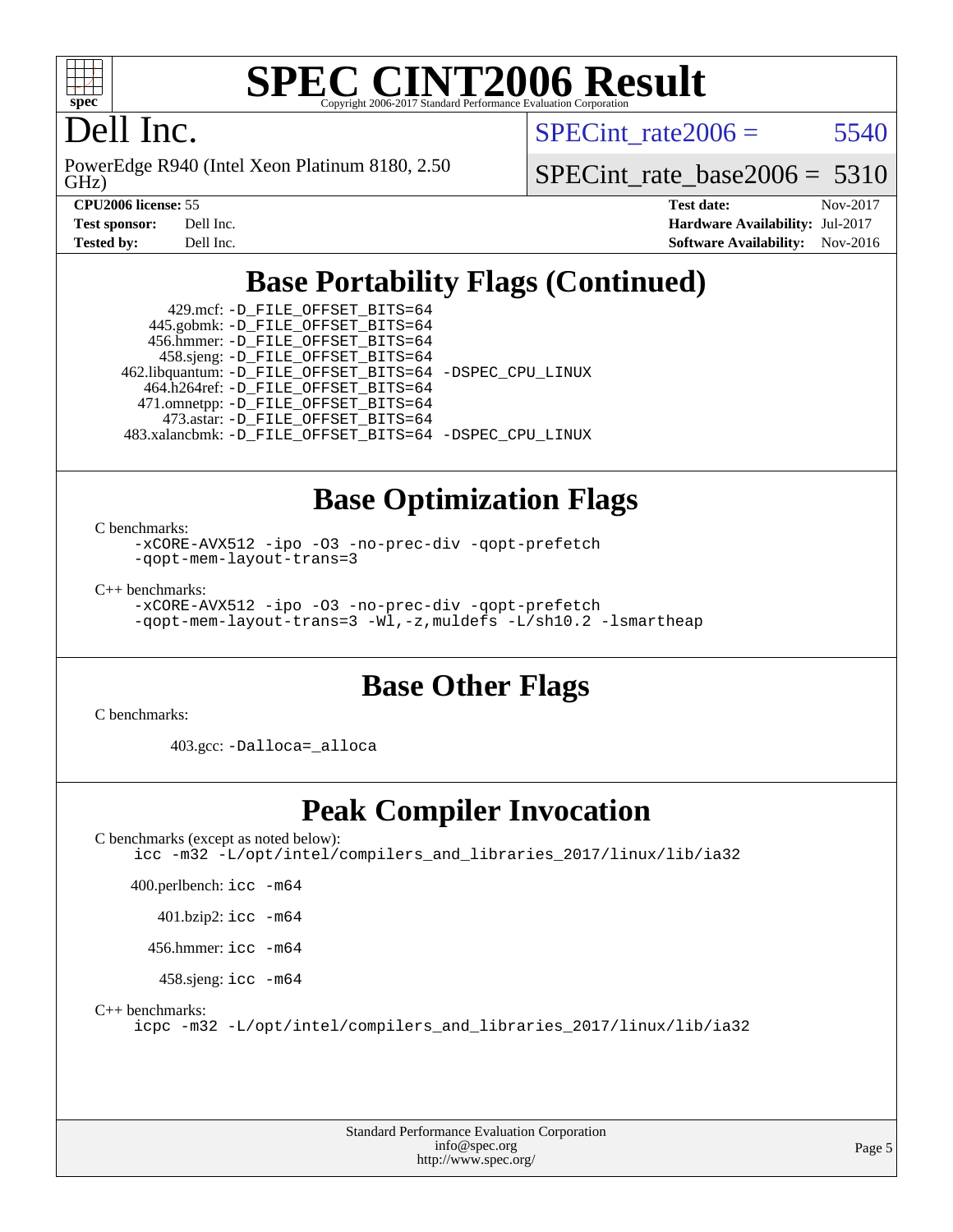

### **[SPEC CINT2006 Result](http://www.spec.org/auto/cpu2006/Docs/result-fields.html#SPECCINT2006Result)** Copyright 2006-2017 Standard Performance Evaluation

### Dell Inc.

GHz) PowerEdge R940 (Intel Xeon Platinum 8180, 2.50 SPECint rate $2006 = 5540$ 

[SPECint\\_rate\\_base2006 =](http://www.spec.org/auto/cpu2006/Docs/result-fields.html#SPECintratebase2006) 5310

| <b>Test sponsor:</b> | Dell Inc. |
|----------------------|-----------|
| Tested hv:           | Dell Inc. |

**[CPU2006 license:](http://www.spec.org/auto/cpu2006/Docs/result-fields.html#CPU2006license)** 55 **[Test date:](http://www.spec.org/auto/cpu2006/Docs/result-fields.html#Testdate)** Nov-2017 **[Hardware Availability:](http://www.spec.org/auto/cpu2006/Docs/result-fields.html#HardwareAvailability)** Jul-2017 **[Software Availability:](http://www.spec.org/auto/cpu2006/Docs/result-fields.html#SoftwareAvailability)** Nov-2016

### **[Peak Portability Flags](http://www.spec.org/auto/cpu2006/Docs/result-fields.html#PeakPortabilityFlags)**

 400.perlbench: [-DSPEC\\_CPU\\_LP64](http://www.spec.org/cpu2006/results/res2017q4/cpu2006-20171127-50743.flags.html#b400.perlbench_peakCPORTABILITY_DSPEC_CPU_LP64) [-DSPEC\\_CPU\\_LINUX\\_X64](http://www.spec.org/cpu2006/results/res2017q4/cpu2006-20171127-50743.flags.html#b400.perlbench_peakCPORTABILITY_DSPEC_CPU_LINUX_X64) 401.bzip2: [-DSPEC\\_CPU\\_LP64](http://www.spec.org/cpu2006/results/res2017q4/cpu2006-20171127-50743.flags.html#suite_peakCPORTABILITY401_bzip2_DSPEC_CPU_LP64) 403.gcc: [-D\\_FILE\\_OFFSET\\_BITS=64](http://www.spec.org/cpu2006/results/res2017q4/cpu2006-20171127-50743.flags.html#user_peakPORTABILITY403_gcc_file_offset_bits_64_438cf9856305ebd76870a2c6dc2689ab) 429.mcf: [-D\\_FILE\\_OFFSET\\_BITS=64](http://www.spec.org/cpu2006/results/res2017q4/cpu2006-20171127-50743.flags.html#user_peakPORTABILITY429_mcf_file_offset_bits_64_438cf9856305ebd76870a2c6dc2689ab) 445.gobmk: [-D\\_FILE\\_OFFSET\\_BITS=64](http://www.spec.org/cpu2006/results/res2017q4/cpu2006-20171127-50743.flags.html#user_peakPORTABILITY445_gobmk_file_offset_bits_64_438cf9856305ebd76870a2c6dc2689ab) 456.hmmer: [-DSPEC\\_CPU\\_LP64](http://www.spec.org/cpu2006/results/res2017q4/cpu2006-20171127-50743.flags.html#suite_peakCPORTABILITY456_hmmer_DSPEC_CPU_LP64) 458.sjeng: [-DSPEC\\_CPU\\_LP64](http://www.spec.org/cpu2006/results/res2017q4/cpu2006-20171127-50743.flags.html#suite_peakCPORTABILITY458_sjeng_DSPEC_CPU_LP64) 462.libquantum: [-D\\_FILE\\_OFFSET\\_BITS=64](http://www.spec.org/cpu2006/results/res2017q4/cpu2006-20171127-50743.flags.html#user_peakPORTABILITY462_libquantum_file_offset_bits_64_438cf9856305ebd76870a2c6dc2689ab) [-DSPEC\\_CPU\\_LINUX](http://www.spec.org/cpu2006/results/res2017q4/cpu2006-20171127-50743.flags.html#b462.libquantum_peakCPORTABILITY_DSPEC_CPU_LINUX) 464.h264ref: [-D\\_FILE\\_OFFSET\\_BITS=64](http://www.spec.org/cpu2006/results/res2017q4/cpu2006-20171127-50743.flags.html#user_peakPORTABILITY464_h264ref_file_offset_bits_64_438cf9856305ebd76870a2c6dc2689ab) 471.omnetpp: [-D\\_FILE\\_OFFSET\\_BITS=64](http://www.spec.org/cpu2006/results/res2017q4/cpu2006-20171127-50743.flags.html#user_peakPORTABILITY471_omnetpp_file_offset_bits_64_438cf9856305ebd76870a2c6dc2689ab) 473.astar: [-D\\_FILE\\_OFFSET\\_BITS=64](http://www.spec.org/cpu2006/results/res2017q4/cpu2006-20171127-50743.flags.html#user_peakPORTABILITY473_astar_file_offset_bits_64_438cf9856305ebd76870a2c6dc2689ab) 483.xalancbmk: [-D\\_FILE\\_OFFSET\\_BITS=64](http://www.spec.org/cpu2006/results/res2017q4/cpu2006-20171127-50743.flags.html#user_peakPORTABILITY483_xalancbmk_file_offset_bits_64_438cf9856305ebd76870a2c6dc2689ab) [-DSPEC\\_CPU\\_LINUX](http://www.spec.org/cpu2006/results/res2017q4/cpu2006-20171127-50743.flags.html#b483.xalancbmk_peakCXXPORTABILITY_DSPEC_CPU_LINUX)

### **[Peak Optimization Flags](http://www.spec.org/auto/cpu2006/Docs/result-fields.html#PeakOptimizationFlags)**

[C benchmarks](http://www.spec.org/auto/cpu2006/Docs/result-fields.html#Cbenchmarks):

Standard Performance Evaluation Corporation 400.perlbench: [-prof-gen](http://www.spec.org/cpu2006/results/res2017q4/cpu2006-20171127-50743.flags.html#user_peakPASS1_CFLAGSPASS1_LDCFLAGS400_perlbench_prof_gen_e43856698f6ca7b7e442dfd80e94a8fc)(pass 1) [-prof-use](http://www.spec.org/cpu2006/results/res2017q4/cpu2006-20171127-50743.flags.html#user_peakPASS2_CFLAGSPASS2_LDCFLAGS400_perlbench_prof_use_bccf7792157ff70d64e32fe3e1250b55)(pass 2) [-xCORE-AVX512](http://www.spec.org/cpu2006/results/res2017q4/cpu2006-20171127-50743.flags.html#user_peakPASS2_CFLAGSPASS2_LDCFLAGS400_perlbench_f-xCORE-AVX512)(pass 2) [-par-num-threads=1](http://www.spec.org/cpu2006/results/res2017q4/cpu2006-20171127-50743.flags.html#user_peakPASS1_CFLAGSPASS1_LDCFLAGS400_perlbench_par_num_threads_786a6ff141b4e9e90432e998842df6c2)(pass 1) [-ipo](http://www.spec.org/cpu2006/results/res2017q4/cpu2006-20171127-50743.flags.html#user_peakPASS2_CFLAGSPASS2_LDCFLAGS400_perlbench_f-ipo)(pass 2) [-O3](http://www.spec.org/cpu2006/results/res2017q4/cpu2006-20171127-50743.flags.html#user_peakPASS2_CFLAGSPASS2_LDCFLAGS400_perlbench_f-O3)(pass 2) [-no-prec-div](http://www.spec.org/cpu2006/results/res2017q4/cpu2006-20171127-50743.flags.html#user_peakPASS2_CFLAGSPASS2_LDCFLAGS400_perlbench_f-no-prec-div)(pass 2) [-auto-ilp32](http://www.spec.org/cpu2006/results/res2017q4/cpu2006-20171127-50743.flags.html#user_peakCOPTIMIZE400_perlbench_f-auto-ilp32) [-qopt-mem-layout-trans=3](http://www.spec.org/cpu2006/results/res2017q4/cpu2006-20171127-50743.flags.html#user_peakCOPTIMIZE400_perlbench_f-qopt-mem-layout-trans_170f5be61cd2cedc9b54468c59262d5d) 401.bzip2: [-prof-gen](http://www.spec.org/cpu2006/results/res2017q4/cpu2006-20171127-50743.flags.html#user_peakPASS1_CFLAGSPASS1_LDCFLAGS401_bzip2_prof_gen_e43856698f6ca7b7e442dfd80e94a8fc)(pass 1) [-prof-use](http://www.spec.org/cpu2006/results/res2017q4/cpu2006-20171127-50743.flags.html#user_peakPASS2_CFLAGSPASS2_LDCFLAGS401_bzip2_prof_use_bccf7792157ff70d64e32fe3e1250b55)(pass 2) [-xCORE-AVX512](http://www.spec.org/cpu2006/results/res2017q4/cpu2006-20171127-50743.flags.html#user_peakPASS2_CFLAGSPASS2_LDCFLAGS401_bzip2_f-xCORE-AVX512)(pass 2) [-par-num-threads=1](http://www.spec.org/cpu2006/results/res2017q4/cpu2006-20171127-50743.flags.html#user_peakPASS1_CFLAGSPASS1_LDCFLAGS401_bzip2_par_num_threads_786a6ff141b4e9e90432e998842df6c2)(pass 1) [-ipo](http://www.spec.org/cpu2006/results/res2017q4/cpu2006-20171127-50743.flags.html#user_peakPASS2_CFLAGSPASS2_LDCFLAGS401_bzip2_f-ipo)(pass 2) [-O3](http://www.spec.org/cpu2006/results/res2017q4/cpu2006-20171127-50743.flags.html#user_peakPASS2_CFLAGSPASS2_LDCFLAGS401_bzip2_f-O3)(pass 2) [-no-prec-div](http://www.spec.org/cpu2006/results/res2017q4/cpu2006-20171127-50743.flags.html#user_peakPASS2_CFLAGSPASS2_LDCFLAGS401_bzip2_f-no-prec-div)(pass 2) [-qopt-prefetch](http://www.spec.org/cpu2006/results/res2017q4/cpu2006-20171127-50743.flags.html#user_peakCOPTIMIZE401_bzip2_f-qopt-prefetch) [-auto-ilp32](http://www.spec.org/cpu2006/results/res2017q4/cpu2006-20171127-50743.flags.html#user_peakCOPTIMIZE401_bzip2_f-auto-ilp32) [-qopt-mem-layout-trans=3](http://www.spec.org/cpu2006/results/res2017q4/cpu2006-20171127-50743.flags.html#user_peakCOPTIMIZE401_bzip2_f-qopt-mem-layout-trans_170f5be61cd2cedc9b54468c59262d5d) 403.gcc: [-xCORE-AVX512](http://www.spec.org/cpu2006/results/res2017q4/cpu2006-20171127-50743.flags.html#user_peakOPTIMIZE403_gcc_f-xCORE-AVX512) [-ipo](http://www.spec.org/cpu2006/results/res2017q4/cpu2006-20171127-50743.flags.html#user_peakOPTIMIZE403_gcc_f-ipo) [-O3](http://www.spec.org/cpu2006/results/res2017q4/cpu2006-20171127-50743.flags.html#user_peakOPTIMIZE403_gcc_f-O3) [-no-prec-div](http://www.spec.org/cpu2006/results/res2017q4/cpu2006-20171127-50743.flags.html#user_peakOPTIMIZE403_gcc_f-no-prec-div) [-qopt-mem-layout-trans=3](http://www.spec.org/cpu2006/results/res2017q4/cpu2006-20171127-50743.flags.html#user_peakCOPTIMIZE403_gcc_f-qopt-mem-layout-trans_170f5be61cd2cedc9b54468c59262d5d)  $429$ .mcf: basepeak = yes 445.gobmk: [-prof-gen](http://www.spec.org/cpu2006/results/res2017q4/cpu2006-20171127-50743.flags.html#user_peakPASS1_CFLAGSPASS1_LDCFLAGS445_gobmk_prof_gen_e43856698f6ca7b7e442dfd80e94a8fc)(pass 1) [-prof-use](http://www.spec.org/cpu2006/results/res2017q4/cpu2006-20171127-50743.flags.html#user_peakPASS2_CFLAGSPASS2_LDCFLAGSPASS2_LDFLAGS445_gobmk_prof_use_bccf7792157ff70d64e32fe3e1250b55)(pass 2) [-xCORE-AVX512](http://www.spec.org/cpu2006/results/res2017q4/cpu2006-20171127-50743.flags.html#user_peakPASS2_CFLAGSPASS2_LDCFLAGSPASS2_LDFLAGS445_gobmk_f-xCORE-AVX512)(pass 2) [-par-num-threads=1](http://www.spec.org/cpu2006/results/res2017q4/cpu2006-20171127-50743.flags.html#user_peakPASS1_CFLAGSPASS1_LDCFLAGS445_gobmk_par_num_threads_786a6ff141b4e9e90432e998842df6c2)(pass 1) [-ipo](http://www.spec.org/cpu2006/results/res2017q4/cpu2006-20171127-50743.flags.html#user_peakPASS2_LDCFLAGS445_gobmk_f-ipo)(pass 2) [-O3](http://www.spec.org/cpu2006/results/res2017q4/cpu2006-20171127-50743.flags.html#user_peakPASS2_LDCFLAGS445_gobmk_f-O3)(pass 2) [-no-prec-div](http://www.spec.org/cpu2006/results/res2017q4/cpu2006-20171127-50743.flags.html#user_peakPASS2_LDCFLAGS445_gobmk_f-no-prec-div)(pass 2) [-qopt-mem-layout-trans=3](http://www.spec.org/cpu2006/results/res2017q4/cpu2006-20171127-50743.flags.html#user_peakCOPTIMIZE445_gobmk_f-qopt-mem-layout-trans_170f5be61cd2cedc9b54468c59262d5d) 456.hmmer: [-xCORE-AVX512](http://www.spec.org/cpu2006/results/res2017q4/cpu2006-20171127-50743.flags.html#user_peakOPTIMIZE456_hmmer_f-xCORE-AVX512) [-ipo](http://www.spec.org/cpu2006/results/res2017q4/cpu2006-20171127-50743.flags.html#user_peakOPTIMIZE456_hmmer_f-ipo) [-O3](http://www.spec.org/cpu2006/results/res2017q4/cpu2006-20171127-50743.flags.html#user_peakOPTIMIZE456_hmmer_f-O3) [-no-prec-div](http://www.spec.org/cpu2006/results/res2017q4/cpu2006-20171127-50743.flags.html#user_peakOPTIMIZE456_hmmer_f-no-prec-div) [-unroll2](http://www.spec.org/cpu2006/results/res2017q4/cpu2006-20171127-50743.flags.html#user_peakCOPTIMIZE456_hmmer_f-unroll_784dae83bebfb236979b41d2422d7ec2) [-auto-ilp32](http://www.spec.org/cpu2006/results/res2017q4/cpu2006-20171127-50743.flags.html#user_peakCOPTIMIZE456_hmmer_f-auto-ilp32) [-qopt-mem-layout-trans=3](http://www.spec.org/cpu2006/results/res2017q4/cpu2006-20171127-50743.flags.html#user_peakCOPTIMIZE456_hmmer_f-qopt-mem-layout-trans_170f5be61cd2cedc9b54468c59262d5d) 458.sjeng: [-prof-gen](http://www.spec.org/cpu2006/results/res2017q4/cpu2006-20171127-50743.flags.html#user_peakPASS1_CFLAGSPASS1_LDCFLAGS458_sjeng_prof_gen_e43856698f6ca7b7e442dfd80e94a8fc)(pass 1) [-prof-use](http://www.spec.org/cpu2006/results/res2017q4/cpu2006-20171127-50743.flags.html#user_peakPASS2_CFLAGSPASS2_LDCFLAGS458_sjeng_prof_use_bccf7792157ff70d64e32fe3e1250b55)(pass 2) [-xCORE-AVX512](http://www.spec.org/cpu2006/results/res2017q4/cpu2006-20171127-50743.flags.html#user_peakPASS2_CFLAGSPASS2_LDCFLAGS458_sjeng_f-xCORE-AVX512)(pass 2) [-par-num-threads=1](http://www.spec.org/cpu2006/results/res2017q4/cpu2006-20171127-50743.flags.html#user_peakPASS1_CFLAGSPASS1_LDCFLAGS458_sjeng_par_num_threads_786a6ff141b4e9e90432e998842df6c2)(pass 1) [-ipo](http://www.spec.org/cpu2006/results/res2017q4/cpu2006-20171127-50743.flags.html#user_peakPASS2_CFLAGSPASS2_LDCFLAGS458_sjeng_f-ipo)(pass 2) [-O3](http://www.spec.org/cpu2006/results/res2017q4/cpu2006-20171127-50743.flags.html#user_peakPASS2_CFLAGSPASS2_LDCFLAGS458_sjeng_f-O3)(pass 2) [-no-prec-div](http://www.spec.org/cpu2006/results/res2017q4/cpu2006-20171127-50743.flags.html#user_peakPASS2_CFLAGSPASS2_LDCFLAGS458_sjeng_f-no-prec-div)(pass 2) [-unroll4](http://www.spec.org/cpu2006/results/res2017q4/cpu2006-20171127-50743.flags.html#user_peakCOPTIMIZE458_sjeng_f-unroll_4e5e4ed65b7fd20bdcd365bec371b81f) [-auto-ilp32](http://www.spec.org/cpu2006/results/res2017q4/cpu2006-20171127-50743.flags.html#user_peakCOPTIMIZE458_sjeng_f-auto-ilp32) [-qopt-mem-layout-trans=3](http://www.spec.org/cpu2006/results/res2017q4/cpu2006-20171127-50743.flags.html#user_peakCOPTIMIZE458_sjeng_f-qopt-mem-layout-trans_170f5be61cd2cedc9b54468c59262d5d)  $462$ .libquantum: basepeak = yes 464.h264ref: [-prof-gen](http://www.spec.org/cpu2006/results/res2017q4/cpu2006-20171127-50743.flags.html#user_peakPASS1_CFLAGSPASS1_LDCFLAGS464_h264ref_prof_gen_e43856698f6ca7b7e442dfd80e94a8fc)(pass 1) [-prof-use](http://www.spec.org/cpu2006/results/res2017q4/cpu2006-20171127-50743.flags.html#user_peakPASS2_CFLAGSPASS2_LDCFLAGS464_h264ref_prof_use_bccf7792157ff70d64e32fe3e1250b55)(pass 2) [-xCORE-AVX512](http://www.spec.org/cpu2006/results/res2017q4/cpu2006-20171127-50743.flags.html#user_peakPASS2_CFLAGSPASS2_LDCFLAGS464_h264ref_f-xCORE-AVX512)(pass 2)  $-par-num-threads=1(pass 1) -ipo(pass 2) -O3(pass 2)$  $-par-num-threads=1(pass 1) -ipo(pass 2) -O3(pass 2)$  $-par-num-threads=1(pass 1) -ipo(pass 2) -O3(pass 2)$  $-par-num-threads=1(pass 1) -ipo(pass 2) -O3(pass 2)$  $-par-num-threads=1(pass 1) -ipo(pass 2) -O3(pass 2)$  $-par-num-threads=1(pass 1) -ipo(pass 2) -O3(pass 2)$ [-no-prec-div](http://www.spec.org/cpu2006/results/res2017q4/cpu2006-20171127-50743.flags.html#user_peakPASS2_CFLAGSPASS2_LDCFLAGS464_h264ref_f-no-prec-div)(pass 2) [-unroll2](http://www.spec.org/cpu2006/results/res2017q4/cpu2006-20171127-50743.flags.html#user_peakCOPTIMIZE464_h264ref_f-unroll_784dae83bebfb236979b41d2422d7ec2) [-qopt-mem-layout-trans=3](http://www.spec.org/cpu2006/results/res2017q4/cpu2006-20171127-50743.flags.html#user_peakCOPTIMIZE464_h264ref_f-qopt-mem-layout-trans_170f5be61cd2cedc9b54468c59262d5d) Continued on next page

[info@spec.org](mailto:info@spec.org) <http://www.spec.org/>

Page 6